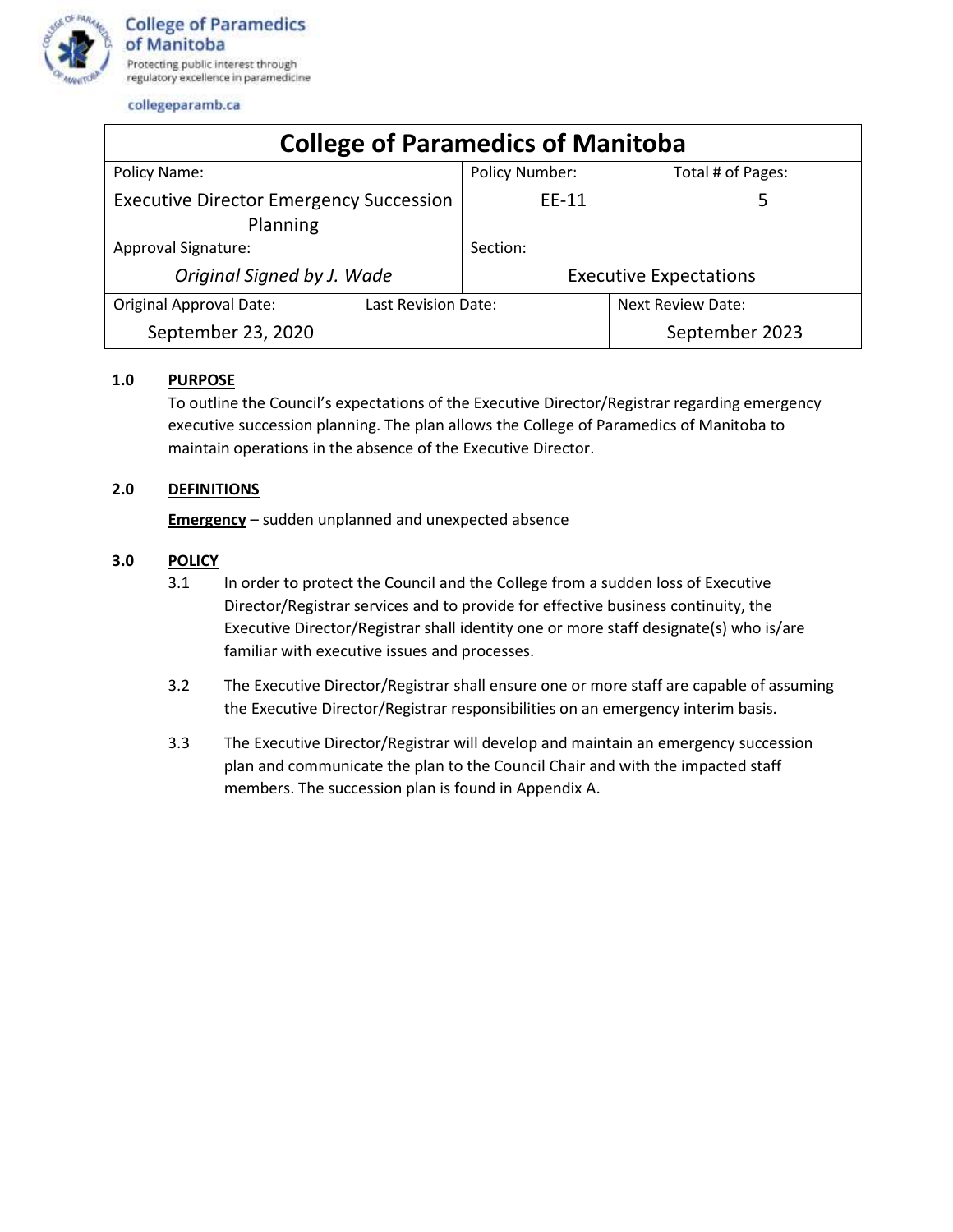

collegeparamb.ca

# **APPENDIX A – EMERGENCY EXECUTIVE DIRECTOR SUCCESSION PLAN**

### **Introduction**

The Council of the College of Paramedics of Manitoba (CPMB) recognizes that this is a plan for contingencies due to the disability, death or departure of the Executive Director (ED)/Registrar. If the organization is faced with the unlikely event of an untimely vacancy, CPMB has in place the following emergency succession plan to facilitate the transition to both interim and longer-term leadership.

The Council of CPMB has approved the Executive Director Position Description policy. The Council has a clear understanding of the ED/Registrar's role in organizational leadership, program development, program administration, operations, Council relationships, financial operations, resource development and stakeholder engagement.

### **Definitions of Absences**

Planned – a planned absence due to work related travel or vacation

Unplanned – an unplanned absence due to an unexpected reason such as an accident; illness; hospitalization; death; family emergency

Unplanned Short Term – an unplanned absence of less than three months

Unplanned Long Term – an unplanned absence

### **Succession Plan in Event of a Temporary, Unplanned Absence**

#### Unplanned Short-Term Absence

It is expected that the CEO/Registrar will return to their position once the events precipitating the absence are resolved. The Council is authorized to implement the terms of this emergency plan in the event of the unplanned short-term absence of the ED/Registrar.

The ED/Registrar or the ED Designate or the Executive Assistant to the ED/Registrar is to immediately inform the Council Chair or Chair-Elect of the absence. As soon as it is feasible, the Chair should convene a meeting of the Council to affirm the procedures prescribed in this plan or to make modifications as Council and staff deems appropriate.

At the time that this plan was approved, the position of Acting ED/Registrar would be the Coordinator of Regulatory Practice. Should the standing appointee to the position of Acting ED/Registrar be unable to serve, the back-up appointee for the position of Acting ED/Registrar will be the Coordinator Quality and Standards.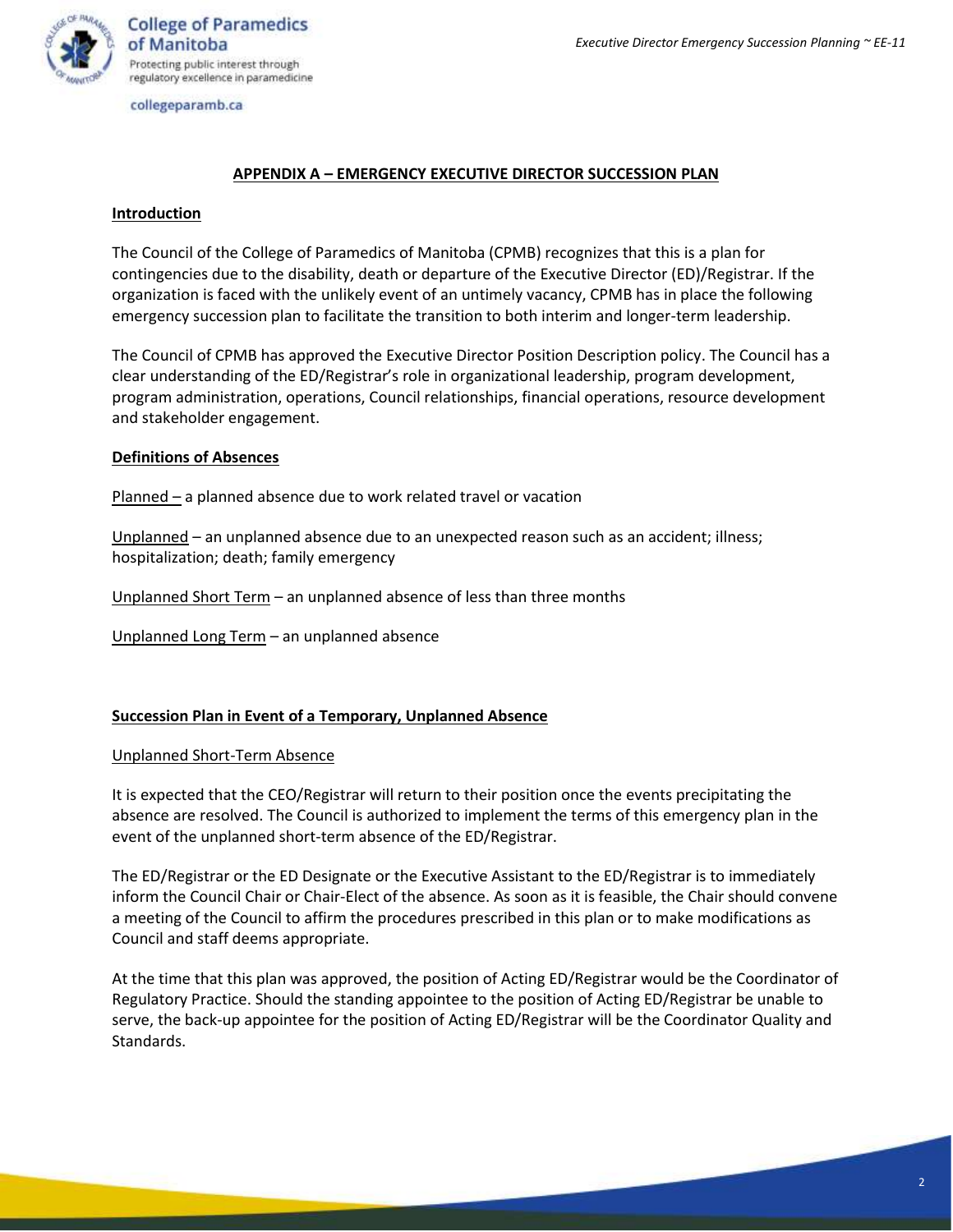

#### collegeparamb.ca

The person appointed as Acting ED/Registrar shall have the full authority for decision-making and independent action as the regular ED/Registrar. Dependent on circumstance the ED/Registrar may be able to guide some of the operational activity.

The Acting ED/Registrar may be offered:

- A temporary salary increase to the entry level salary of the ED/Registrar position
- A bonus payment of an amount to be determined during the Acting ED/Registrar Period.
- No additional compensation.

The Council Chair/Chair-Elect shall be responsible for monitoring the work of the Acting ED/Registrar.

Immediately upon transferring the responsibilities to the Acting ED/Registrar, the Council Chair/Chair-Elect will notify staff members, members of the Council and College committees, and identified external stakeholders, of the delegation of authority. Key external stakeholders may include but not be limited to:

- Manitoba ERS Directors
- Manitoba Paramedic Education Leaders
- College of Registered Nurses of Manitoba
- College of Physicians and Surgeons of Manitoba
- Manitoba Association of Registered Respiratory Therapists
- College of Pharmacists of Manitoba
- Chair, Manitoba Alliance of Health Regulatory Colleges
- Deputy Minister of Health
- Executive Director Canadian Organization of Paramedic Regulators
- Business partners defined in the key contact section of this plan

The decision about when the absent ED/Registrar returns to lead CPMB should be determined by the ED/Registrar and the Council Chair. A mutually agreed upon schedule and hours of work will be discussed.

# Unplanned Long-Term Absence

The procedures and conditions to be followed should be the same as for a short-term absence with one addition: The Council will give immediate consideration, in consultation with the Acting ED/Registrar, to temporarily filling the position left vacant by the Acting ED/Registrar. This is in recognition of the fact that for a term of more than three months, it may not be reasonable to expect the Acting ED/Registrar to carry the duties of both positions. The position description of a temporary coordinator would focus on covering the priority areas in which the Acting ED/Registrar needs assistance.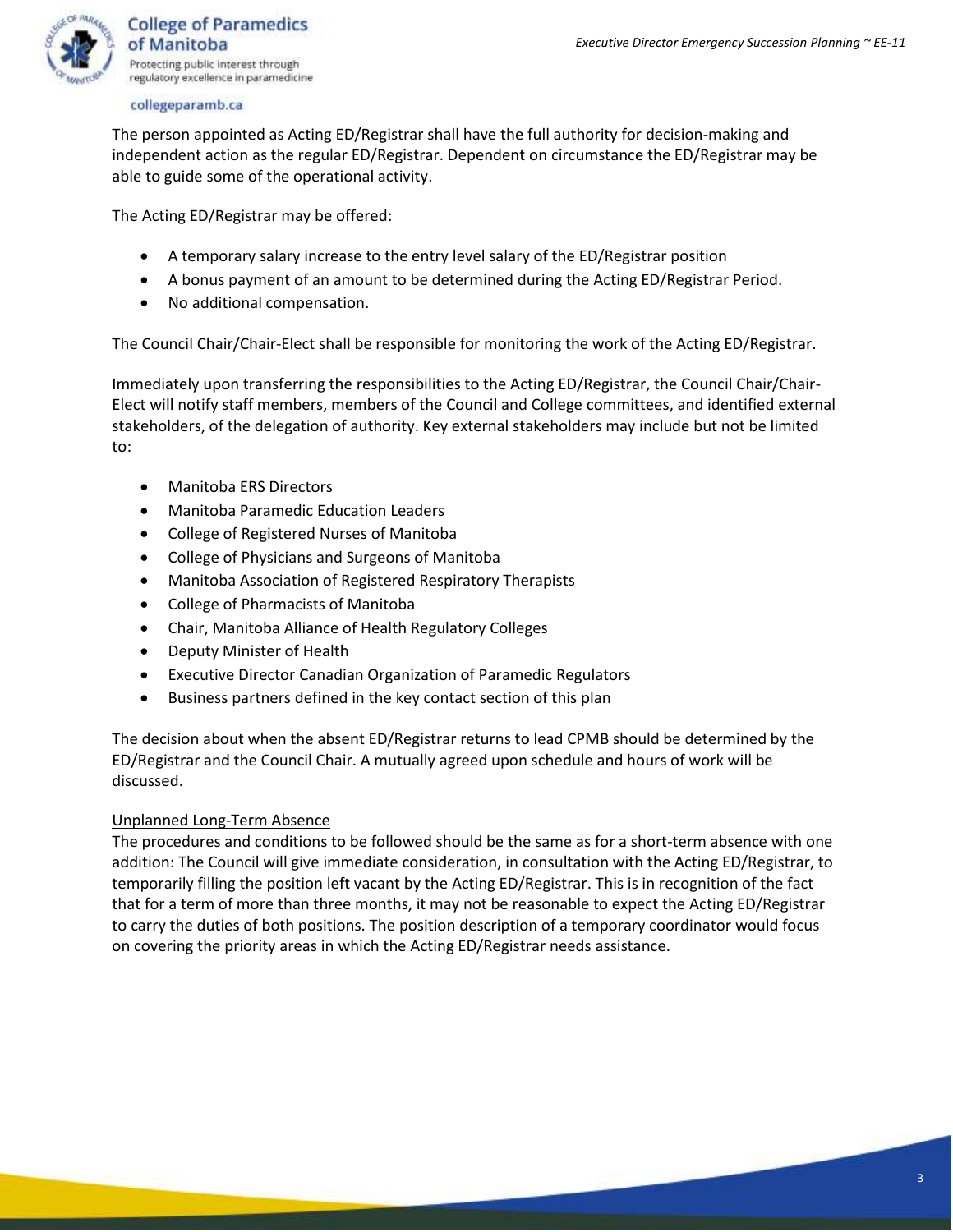

**College of Paramedics** of Manitoba Protecting public interest through regulatory excellence in paramedicine

#### collegeparamb.ca

Dependent on circumstance, the decision about when the absent ED/Registrar returns to lead CPMB should be determined by the ED/Registrar and the Council Chair. They will decide upon a mutually agreed upon schedule and start date.

A permanent change is one in which it is firmly determined that the ED/Registrar will not be returning to the position. The procedures and conditions should be the same as for a long-term temporary absence with one addition: The Council will appoint a Transition and Search Committee within 14 days to plan and carry out a transition to a new permanent ED/Registrar. The Council will also consider the need for outside consulting assistance depending on the circumstances of the transition and the Council's capacity to plan and manage the transition and search. The Transition and Search Committee will also determine the need for an Interim ED/Registrar, and/or a revised organizational structure.

The Emergency Executive Succession Planning Appendix A/Important Organizational Information will be updated regularly. Council approval is not needed for changes to the supporting documentation

### **Important Organizational Information**

#### Information Management

The Acting ED/Registrar will need Administrative Access to folders in the College OneDrive or SharePoint systems. IT support is provided by:

Mr. Bryce Fulton, Fulton Computer Services: [bryce@fultoncomputers.ca](mailto:bryce@fultoncomputers.ca) or 204-999-4783

Administrator User Name and Password: User Name: \ADMCPMB Password: admcpmb2020!

#### Financial Management

The Acting ED/Registrar may or may not have authority assigned for financial transactions to be approved. In addition, additional authority may need to be assigned to alternate designates for secondary approvals. Payroll submission may need to be delegated or contracted out.

SCU Account Manager: Patrick Mclenehan – Corporate Relationship Advisor Direct Office Line: 204-928-7850 Cell Phone: 431-338-7764 Email: [PMclenehan@scu.mb.ca](mailto:PMclenehan@scu.mb.ca)

Stephanie Peters – Corporate Relationship Associate Office Line: 204-346-9288 ext. 2220 Email: [StPeters@scu.mb.ca](mailto:StPeters@scu.mb.ca)

Platinum Business Services Account Manager:

Greg Libbrecht[: greg@platinumbusiness.ca](mailto:greg@platinumbusiness.ca) 204-779-4674

Payworks Customer Service Representative: Carly Glowachuk | Client Service Representative, Small Business Accounts Desk: 204.779.0537 x2334 | Toll Free: 866.788.3500 1565 Willson Place, Winnipeg, Manitoba, R3T4H1